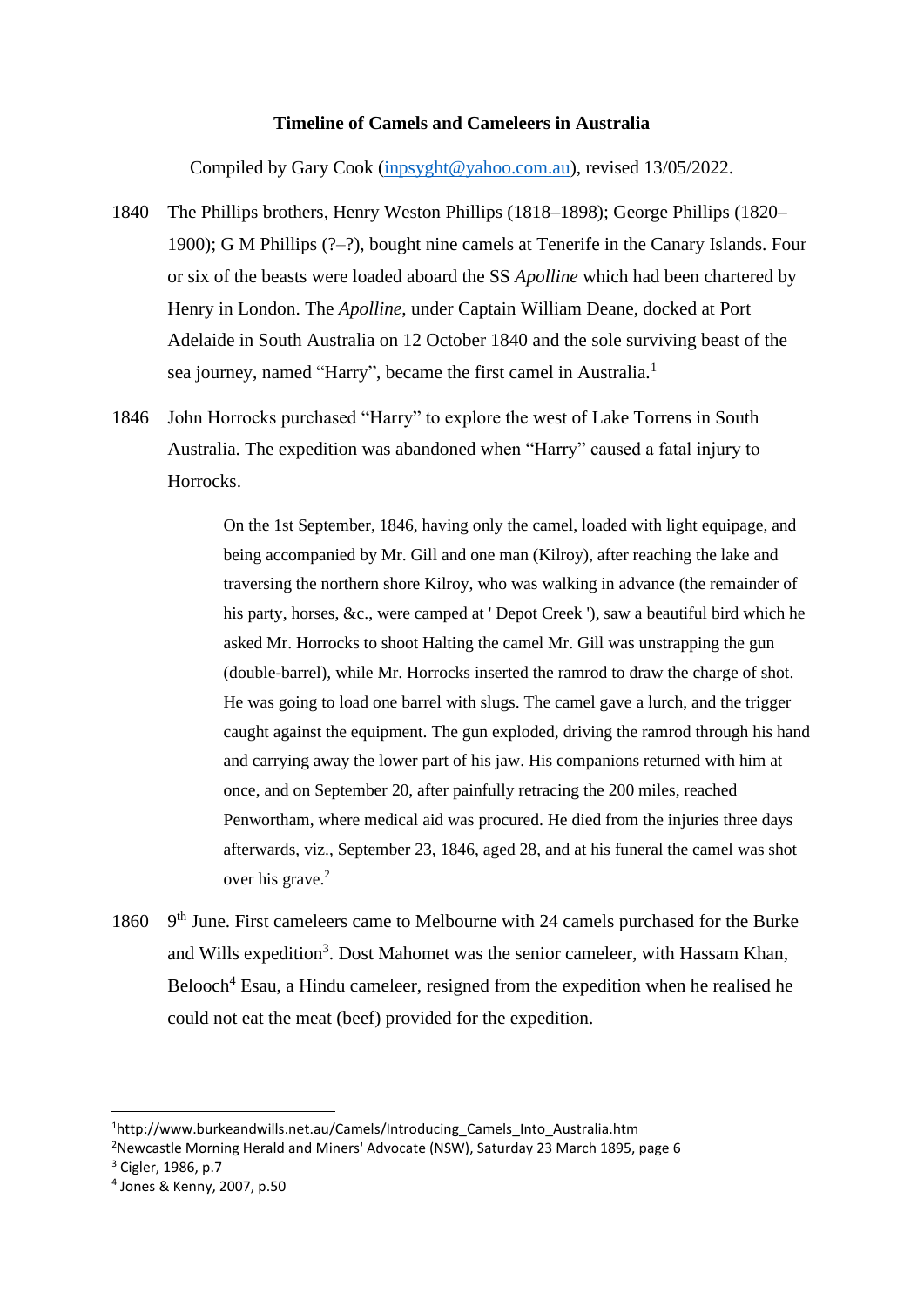- 1862 Samuel Stuckey, partner of Thomas Elder, travelled to Karachi to hire cameleers and purchase camels<sup>5</sup>, but was unable to hire a ship to bring the camels to Australia<sup>6</sup>.
- 1865 Samuel Stuckey returned from a second trip to Pakistan. He arrived on the *Blackwell*, on 31<sup>st</sup> December at Port Augusta with 31 cameleers and 124 camels<sup>7</sup>. The first camel camp at Port Augusta was established<sup>8</sup>.

His partner, Thomas Elder, established the Beltana Pastoral Company with camel farms at Beltana and Umberatana<sup>9</sup>.

Camels introduced to Marree by Elder<sup>10</sup>. Faiz and Tag Mahomet, and camel dealer Sultan Raz Mahomed based in Marree<sup>11</sup>.

1870 Cameleer strike at Beltana Station<sup>12</sup>.

South Australian parliament legislated to build the Overland Telegraph Line. Camels transported materials and supplies for this construction<sup>13</sup>.

- 1872: Completion of the Overland Telegraph between Darwin and Port Augusta<sup>14</sup>.
- 1872–3 P.E. Warburton purchased camels from Elder for his exploratory expedition from Alice Springs to the West Australian coast<sup>15</sup>. Accompanied by cameleers Saleh Mahomed and Halleem<sup>16</sup>.
- 1873 William Gosse explored the Gibson Desert with Kamran, Jemma Khan and Allanah as his cameleers<sup>17</sup>. Gosse was the first European to sight Uluru and Kata Juta<sup>18</sup>.
- 1875 Ernest Giles explored from Beltana to Geraldton and Perth with Saleh Mahomed and Halleem<sup>19</sup>. Four expeditions from 1875 to 1876; the last one to Perth with 22 camels managed by Saleh Mahomed $^{20}$ .

<sup>5</sup> Jones & Kenny, 2007, p.42

<sup>6</sup> Simpson, 2018, p.37

<sup>7</sup> Simpson, 2018, pp.56-60

<sup>8</sup>McKnight, 1969, p.63

<sup>&</sup>lt;sup>9</sup> Cigler, 1986, p.11  $10$ Litchfield, 1983, p.2

<sup>11</sup>Cigler, 1986, p.35

<sup>12</sup>Aird & KLaassen, 1985, pp12-13

<sup>13</sup> Stevens, 2002, p.71

<sup>14</sup><https://www.nma.gov.au/defining-moments/resources/overland-telegraph>

<sup>&</sup>lt;sup>15</sup>Collins, 2016, p.51

<sup>16</sup> Jones & Kenny, 2007, p.48

<sup>17</sup> Jones & Kenny, 2007, p.48

<sup>18</sup> Collins, 2016, p.29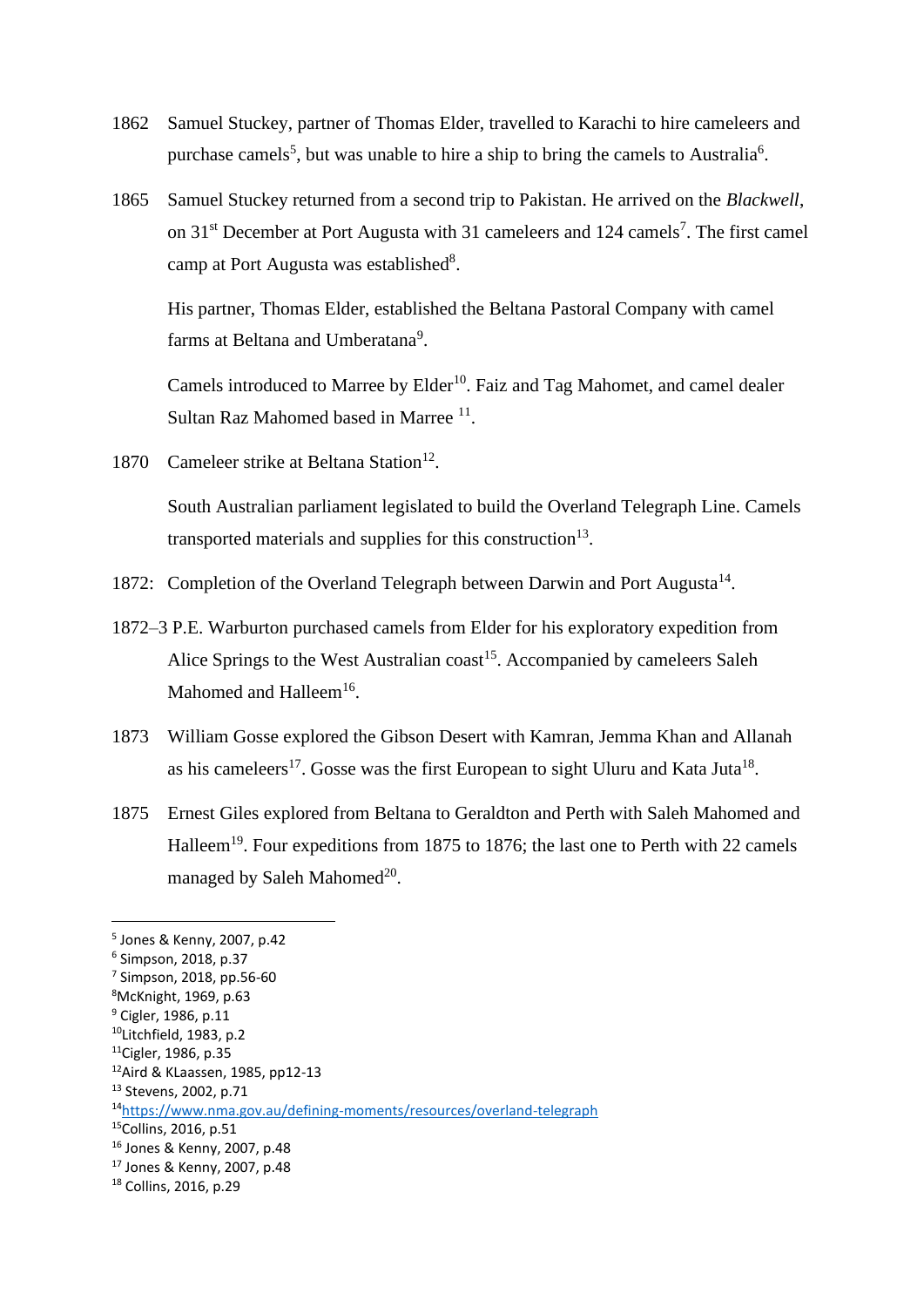- 1878 Construction began on the Port Augusta to Darwin railway line. Again, camels were used to transport materials and supplies $^{21}$ .
- 1880s–90s Some cameleers became independent camel dealers and carriers, including Mahmoud Hassan in Port Augusta<sup>22</sup>, Abdul Wahid in Bourke, brothers Faiz and Tagh Mahomet from Oodnadatta<sup>23</sup>, and Syed Goolamdeen from Marree to Broken Hill<sup>24</sup>.
- 1882 Railway reached Farina and soon after Hergott Springs (renamed Marree)<sup>25</sup>.

First Mosque built in Marree (locals originally preferred to call it Hergott Springs) by a camel breeder known as Abdul Kadir who was also the owner of the Wangamanna Station.<sup>26</sup>The mosque was rebuilt with respect to its original clay-brick style in 2003 by the Afghan descendants who continue to live in Marree<sup>27</sup>.

Emergency supplies transported from Port Augusta and Farina to Milparinka<sup>28</sup>.

- 1883 Charles Rasp thought he had discovered tin but in fact he had discovered silver, zinc, and lead. (Ion Idress)
- 1885 BHP founded.
- 1885–6 David Lindsay travelled from Alice Springs to the Gulf of Carpentaria with Joorak Mahomed<sup>29</sup>.
- 1887 The first camels to arrive in Western Australia came on ships SS *Abergeldie* and SS Yeoman, both coming from Karachi, arriving in Fremantle in October 1887<sup>30</sup>.
- 1887 West Camel Camp Mosque built at Broken Hill.

Arbitration Act cameleers declared as aliens and denied citizenship and union membership.

1890 Railway reached Oodnadatta<sup>31</sup>.

<sup>28</sup> Gerriston, 1980, p.26

<sup>19</sup> Jones & Kenny, 2007, p.p.48

<sup>20</sup> Collins, 2016, p.42

<sup>21</sup> Stevens, 2002, p.74

<sup>22</sup> Jones & Kenny, 2007, p.96

<sup>23</sup> Jones & Kenny, 2007, p.96

<sup>24</sup> Litchfield, 1983, p.71

<sup>25</sup> Stevens, 2002, p.74

<sup>26</sup>https://www.halaltrip.com/other/blog/guide-to-marree-mosque-south-australia/

 $27$  Ibid.

<sup>29</sup> Jones & Kenny, 2007, p.48

<sup>30</sup>https://history.cockburn.wa.gov.au/Migration/Afghans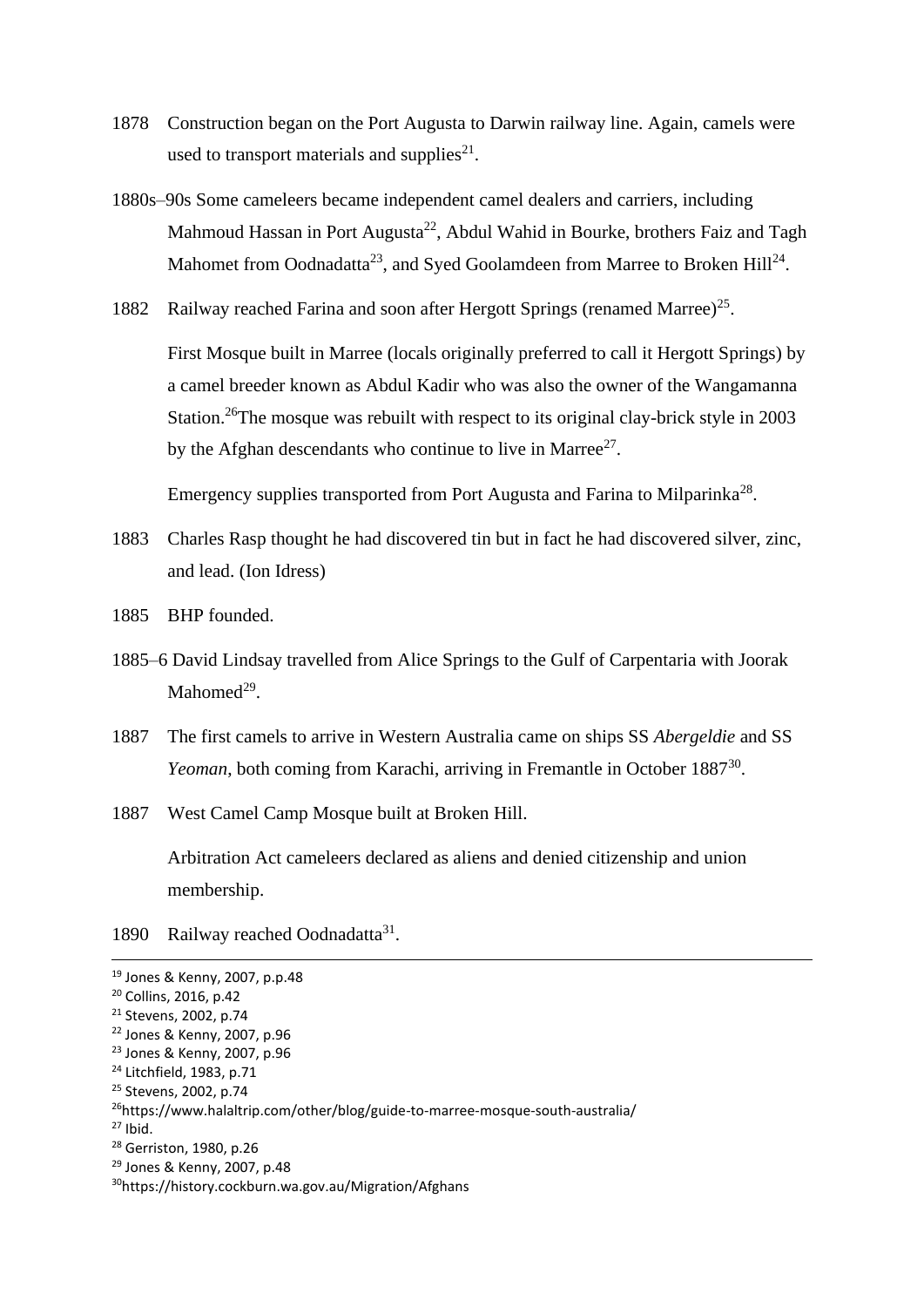1888–91Mosque built in Adelaide.

- 1891 North Camel Camp Mosque built at Broken Hill<sup>32</sup>, on a site which had been used for worship since at least 1887<sup>33</sup>.
- 1891–2 Lindsay explored Great Victoria and Gibson Deserts with Hadjih Shah Mahomet, Mahyedin, Alumgool, MahmoudAzim, Abdul and Joorak Mahomed handling the camels<sup>34</sup>. Financed by Thomas Elder.
- 1893 Discovery of gold at Kalgoorlie.
- 1894 Horn Scientific Exploration Expedition to MacDonnell Ranges with Moosha and Guzzie Balooch managing the camels $35$ .
- 1896–7 L.A. Wells led Calvert Expedition through Great Sandy and Gibson Deserts with cameleers Bejah Dervish and Said Ameer<sup>36</sup>. Funded by Samuel Calvert.
- 1898 Drought at White Cliffs forced residents to get supplies for general store by camel from Broken Hill<sup>37</sup>.
- 1901 Federal Immigration Restriction Act<sup>38</sup>.

Survey for West Australian rabbit proof fence. Hassan and Faizel Deen were cameleers for survey team.

- 1904 Sher Khan shot romantic rival in Marree, returned to Farina where he was arrested, tried, and gaoled $39$ .
- 1907 Afghan hawker, Chumpter Khan, shot five whites and killed a teamster<sup>40</sup>.
- 1912 East West rail link started. Camels used to transport materials, supplies and in construction of railway.

<sup>31</sup> Stevens, 2002, p.74

<sup>32</sup> Stevens, 2002, p.306

<sup>33</sup>Sanderson, R., & Shamroze, "Bobby", 2018.

<sup>34</sup> Jones & Kenny, 2007, p.48

<sup>35</sup> Jones & Kenny, 2007, p.48

<sup>36</sup> Jones & Kenny, 2007, p.48

<sup>37</sup> Rowe, 1983, p.?

<sup>38</sup> Jones & Kenny, 2007, p.135

<sup>39</sup><https://www.australiangeographic.com.au/topics/history-culture/2011/07/australias-afghan-cameleers/>

<sup>40</sup> Stevens, 2002, p.152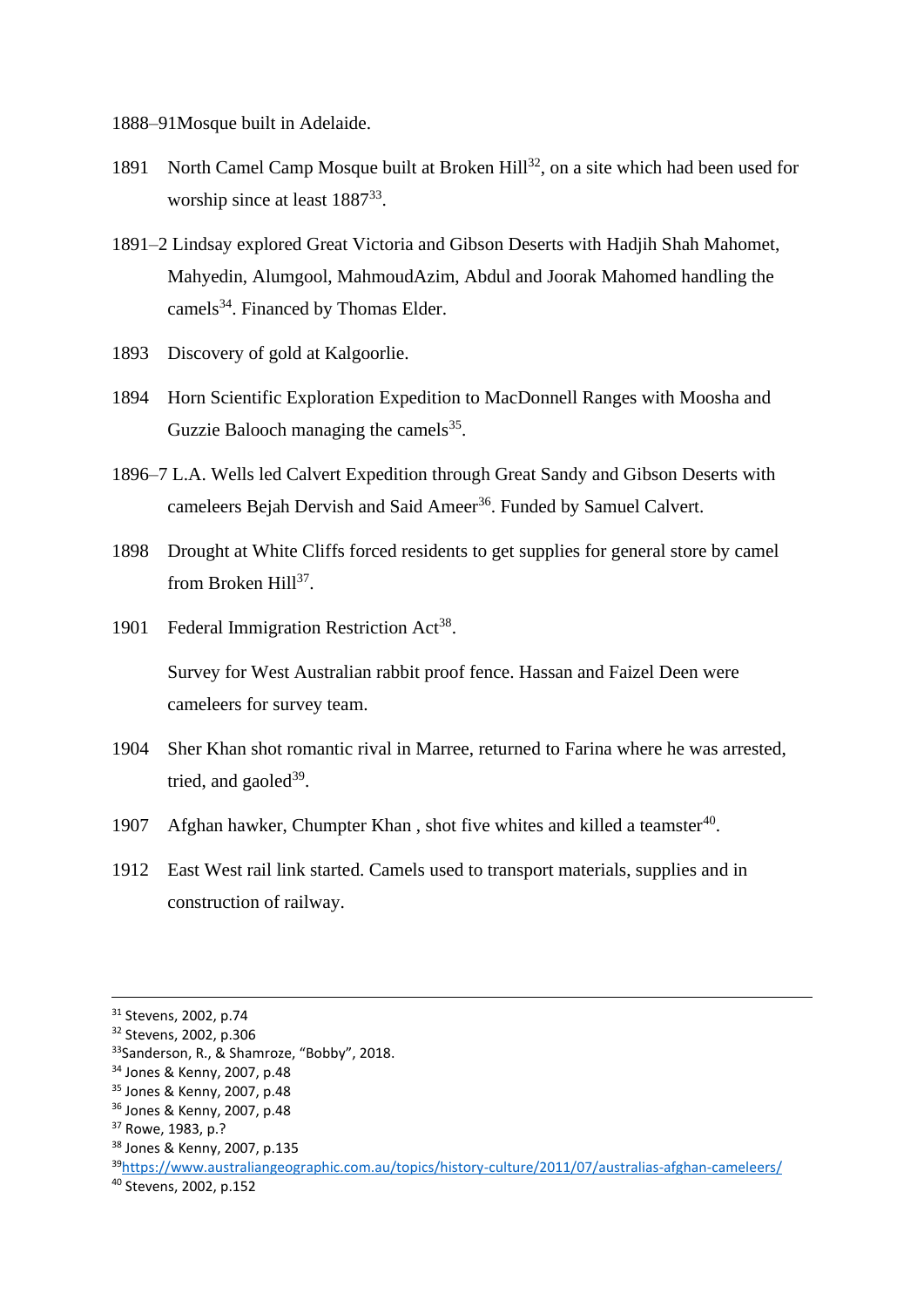- 1915 Gool Mahomed and Mullah Abdullah opened fire on the New Year's Day picnic train Killed four and injured five (seven?) people. Both assailants were killed by police and local militia<sup>41</sup>.
- 1916 Edgar Waite led the Strzelecki Expedition from Farina to north-eastern South Australia with cameleer Mahomet Salaam<sup>42</sup>.
- 1924 Gool Mahomet and his sons bought Mulgaria Station<sup>43</sup>
- 1929 Overland railway reached Alice Springs<sup>44</sup>. Sultan Aziz left Broken Hill with the last string of camels from that town bound for south Queensland.
- 1936 1500 camels but only one cameleer at Birdsville.
- 1939 Madigan Simpson Desert Expedition. Jack (Abdul) Bejah and Nur Mahommed Moosha managed 19 camels supplied by Jack's father, Bejah Dervish.
- 1956 Marree's original mosque demolished under instruction by Syed Goolamdeen<sup>45</sup>
- 1965 The Broken Hill Historical Society began renovations on the North Camel Camp Mosque and planted Date Palm trees in the forecourt.
- 1968 The Broken Hill Mosque renovations were completed by the Broken Hill Historical Society and then re-dedicated and opened to the public on 21 September 1968<sup>46</sup>.
- 2008 Islamic Council of NSW planted two olive trees at current Broken Hill Mosque site.

## References & Bibliography

Aird, Graham, & Klaassen, Nic, 1984, Beltana—The Town that will not Die, Lutheran Publishing House, Adelaide.\*

<sup>41</sup> Kearns, 1975, p.5

<sup>42</sup> Jones & Kenny, 2007

<sup>43</sup>Aird & KLaassen, 1985, p.13

<sup>44</sup> Stevens, 2002, p.74

<sup>45</sup> Weidenbach, 2005, p.61& Litchfield, 1983, p.72

<sup>46</sup>Sanderson, R., & Shamroze, "Bobby", 2018, https://brokenhillhistoricalsociety.com/all-about-us-2/journalextracts/museum-reports/museum-annual-reports/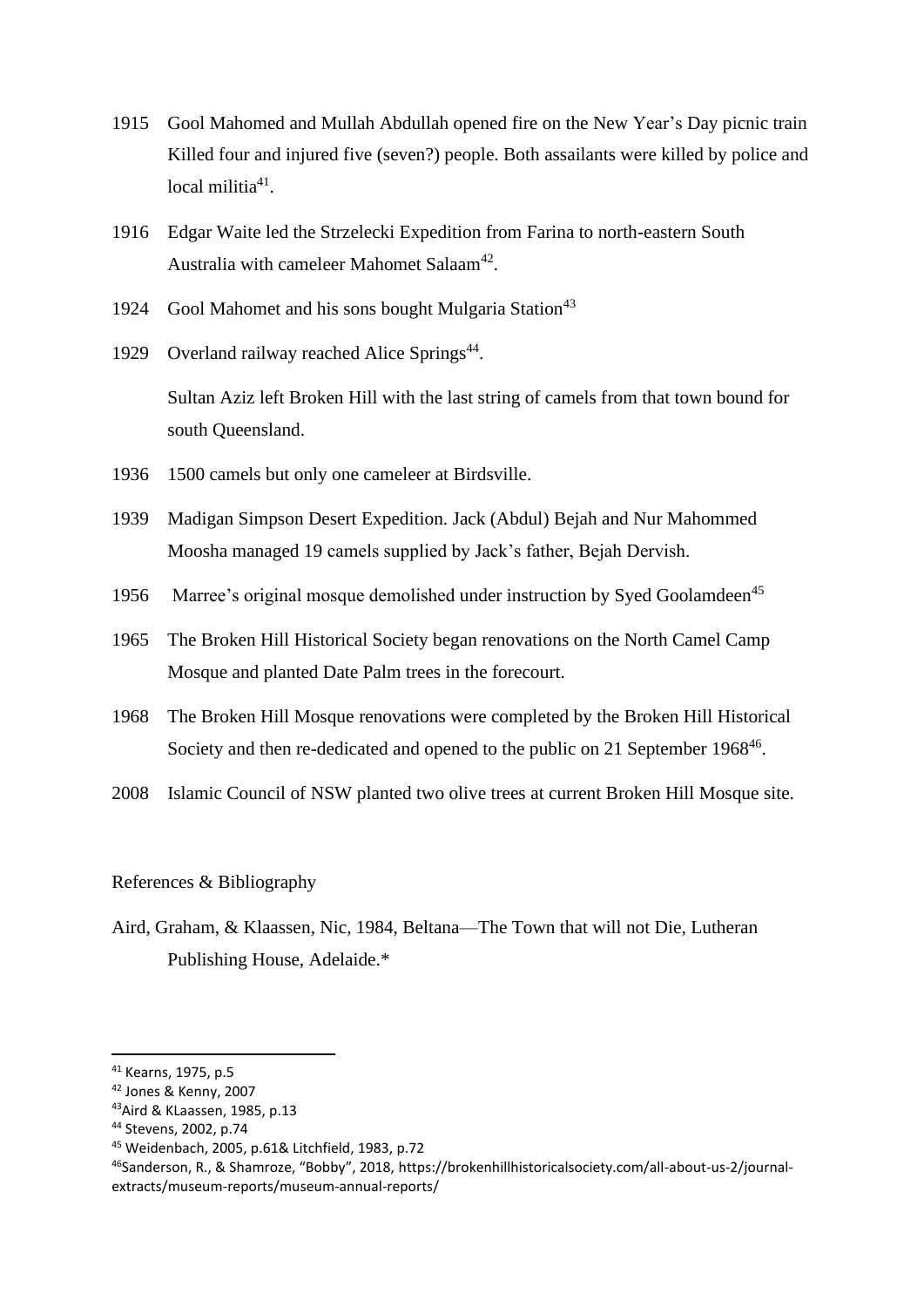- Cigler, Michael, 1986, *The Afghans in Australia*, Australian Ethnic Heritage Series, Australian Echuca Press, Melbourne.
- Collins, Neville, 2016, *Tietkins—Explorer and Pioneer*, openbook howden.
- Drewery, Roberta J., 2008, *Treks, Camps, & Camel:. Afghan Cameleers, Their Contribution to Australia*, self-published.
- Gerritsen, John, 1980, *Tibooburra—Corner Country*, Tibooburra Press.
- Hull, Ivan K., 1973, *The Rise and Fall of Beltana: A Settlement Study*, Specialty Printers, Adelaide.\*
- Jones, Philip & Kenny, Anna, 2007, *Australia' Muslim Cameleers: Pioneers of the Inland 1860s–1930s*, South Australian Museum, Adelaide, 2007.
- Kabir, Nahid, 2005, *Muslims in Australia: Immigration, Race Relations and Cultural History*, Kegan Paul International, Oxon, UK.
- Kearns, RHB, 1973, *Broken Hill 1883–1893*, Broken Hill Historical Society.
- Kearns, RHB, 1974, *Broken Hill 1894–1914*, Broken Hill Historical Society.
- Kearns, RHB, 1975, *Broken Hill 1915–1939*, Broken Hill Historical Society.
- Langley, George E. & Edmee M., 1980, Sand, Sweat and Camels, seal books Rigby Ltd., Melbourne.\*
- Litchfield, Lois, 1983, *Marree and the tracks beyond in black and white: A History of the Birdsville Track*, published by author.\*
- McKnight, Tom L., 1969,*The Camel in Australia*, Melbourne University Press, Carlton.
- Murray, Ian, Bianchi, Phil, Bloomfield, Maria, and Bridge, Peter, 2008,*'The Afghan Problem' and their camels*, Hesparian Press.
- Rajkowski, Pamela, 2012, Beltana and Beyond: History of Beltana town & the pastoral far northern Flinders Ranges, Hyde Park Press, Richmond, SA.\*
- Rasheed, Shamilka, 2018, *A Guide to Marree Mosque in South Australia*, <https://www.halaltrip.com/other/blog/guide-to-marree-mosque-south-australia/>
- Rowe, Gwen, 1983,*Saltbush Rainbow: The Early Days at White Cliffs*, self-published.